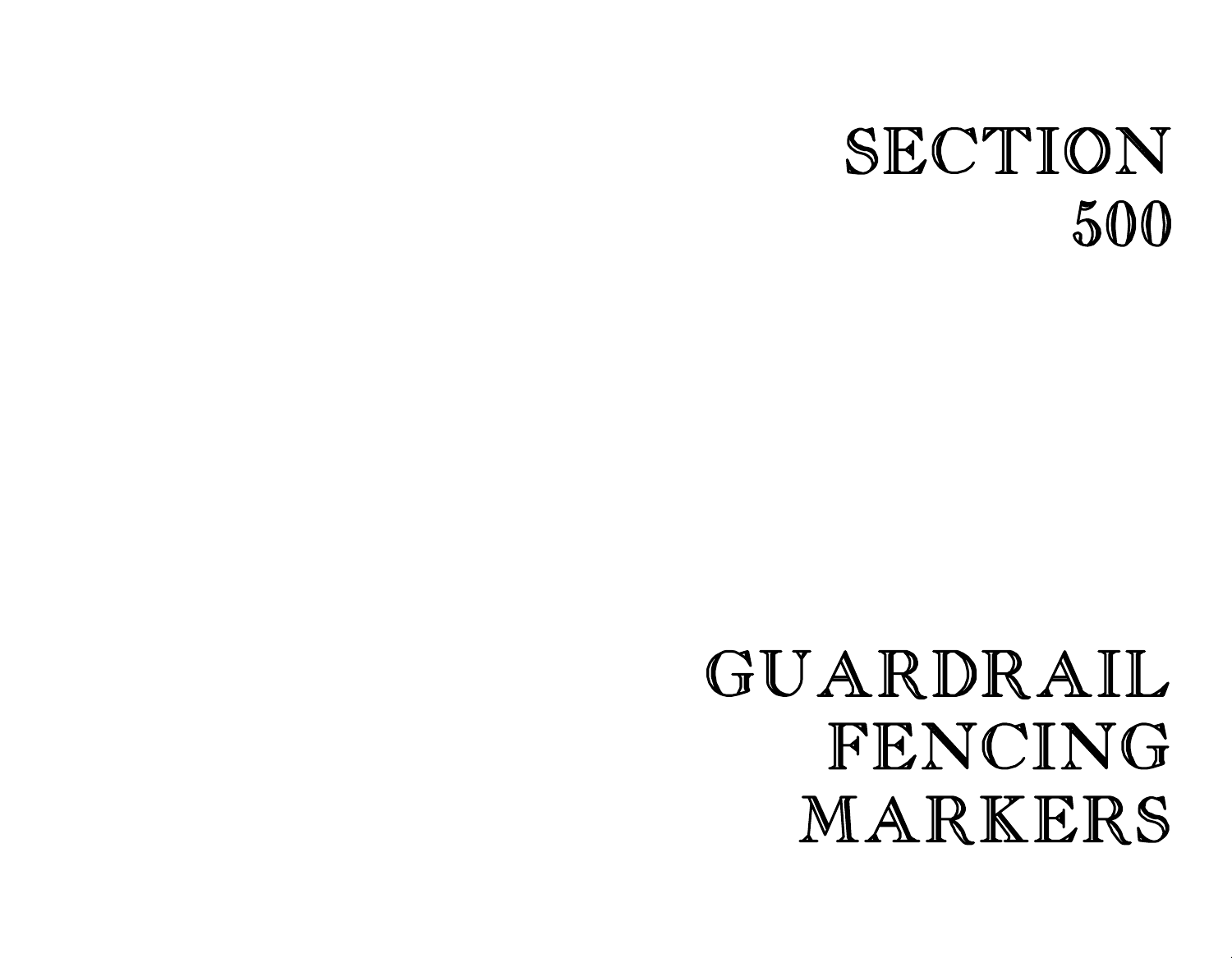| <b>Standard</b> | Page   | <b>Title</b>                                                              | <b>Current</b><br>Revision |      | <b>Previous Revisions</b> | Original<br><b>Standard</b> | Insertable<br><b>Sheet</b> |      |                 |
|-----------------|--------|---------------------------------------------------------------------------|----------------------------|------|---------------------------|-----------------------------|----------------------------|------|-----------------|
|                 | 501.01 | Standard Guardrail Hardware                                               |                            |      |                           |                             |                            | 2/01 |                 |
| GR-HDW          | 501.02 | Standard Guardrail Hardware                                               |                            |      |                           |                             |                            | 2/01 |                 |
|                 | 501.03 | Standard Guardrail Hardware                                               |                            |      |                           |                             |                            | 2/01 |                 |
| GR-2, 2A        | 501.04 | Standard Blocked-Out W Beam Guardrail (Strong<br>Post)                    | 7/05                       |      |                           |                             |                            | 2/01 | $A-87$          |
|                 | 501.05 | Standard Blocked-Out W Beam Guardrail (Strong<br>Post)                    | 9/06                       | 7/03 | 7/01                      |                             |                            | 2/01 | $A-87$          |
|                 | 501.06 | <b>Cable Guardrails</b>                                                   | 7/04                       | 7/03 |                           |                             |                            | 2/01 | A-133           |
| GR-3            | 501.07 | Cable Guardrails                                                          |                            |      |                           |                             |                            | 2/01 |                 |
|                 | 501.08 | <b>Cable Guardrails</b>                                                   | 7/04                       |      |                           |                             |                            | 2/01 | A-133           |
| GR-6            | 501.09 | Terminal Treatment for W Beam Guardrail                                   | 2/06                       | 7/03 | 7/02                      | 7/01                        |                            | 2/01 | A-132           |
|                 | 501.10 | Terminal Treatment for W Beam Guardrail                                   | 7/04                       | 7/03 | 3/03                      | 7/01                        |                            | 2/01 | A-132           |
|                 | 501.11 | Breakaway Cable Terminal - 4' Flare                                       | 9/06                       | 7/04 | 7/03                      | 7/02                        |                            | 2/01 | $A-89$          |
| GR-7            | 501.12 | Breakaway Cable Terminal - 4' Flare                                       | <b>VOID 7/04</b>           | 7/02 |                           |                             |                            | 2/01 |                 |
|                 | 501.13 | Breakaway Cable Terminal - 4' Flare                                       | 7/04                       |      |                           |                             |                            | 2/01 | A-89            |
| GR-8, 8A, 8B,   | 501.14 | Standard W Beam Guardrail (Weak Post System)                              | 2/08                       | 7/03 | 7/01                      |                             |                            | 2/01 | $A-91$          |
| 8C              | 501.15 | Standard W Beam Guardrail (Weak Post System)                              | 2/08                       | 1/04 | 7/01                      |                             |                            | 2/01 | $A-91$          |
|                 | 501.16 | Guardrail Terminal Installation Site Preparation<br>Requirements for GR-7 | 2/06                       | 7/04 | 7/01                      |                             |                            | 2/01 | A-136           |
| GR-SP           | 501.17 | Guardrail Terminal Installation Site Preparation<br>Requirements for GR-9 | 2/06                       | 7/01 |                           |                             |                            | 2/01 | A-136           |
| GR-9            | 501.18 | Alternate Breakaway Cable Terminal - No Flare                             | 9/06                       | 7/04 | 7/03                      | 7/02                        |                            | 2/01 | <b>ISD-2390</b> |
| GR-10           | 501.19 | Guardrail at Low-Fill Culvert                                             | 9/06                       | 1/04 |                           |                             |                            | 2/01 | $A-88$          |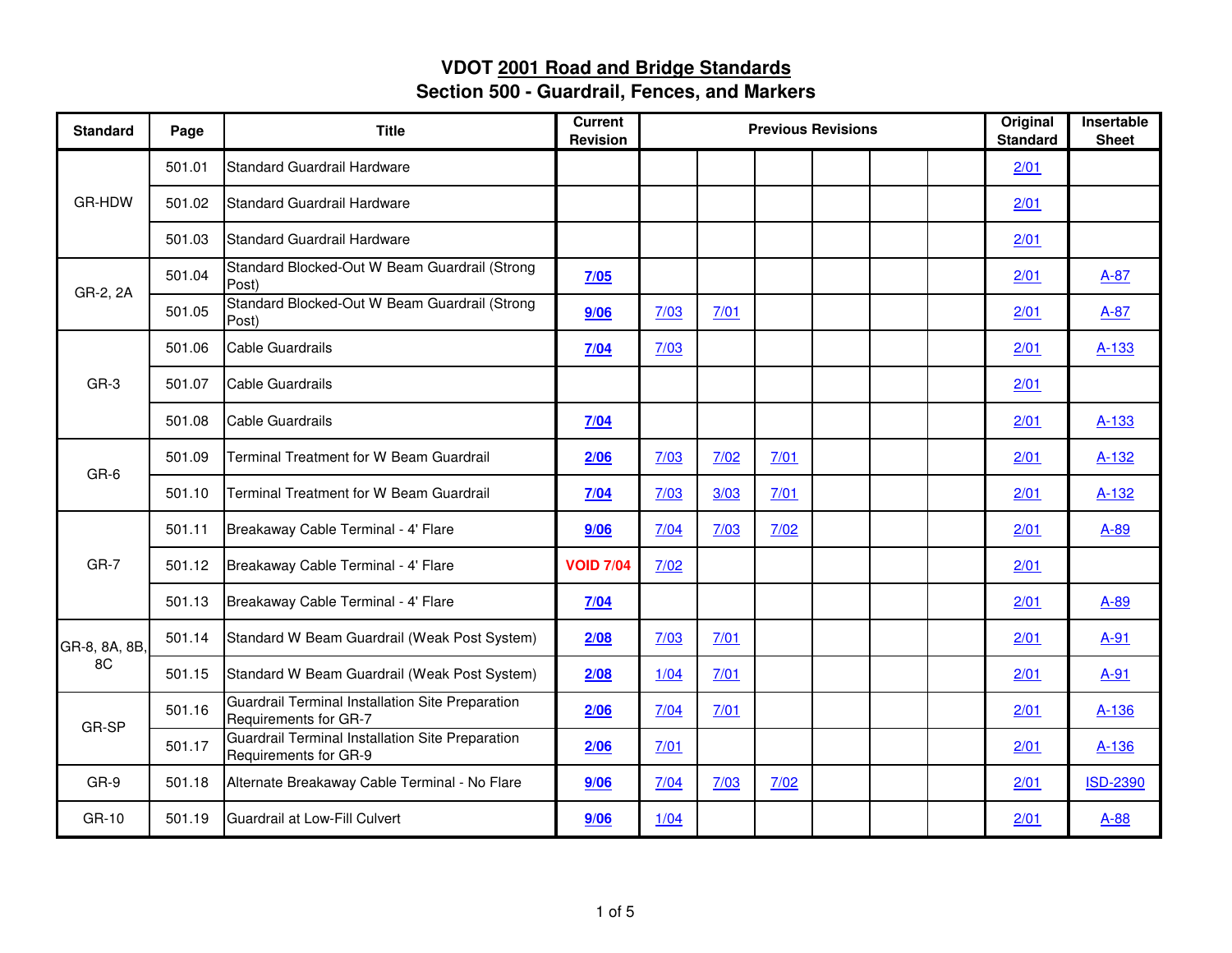| <b>Standard</b>            | Page   | <b>Title</b>                                                                                                  | <b>Current</b><br><b>Revision</b> |      | <b>Previous Revisions</b> | Original<br><b>Standard</b> | Insertable<br><b>Sheet</b> |      |              |
|----------------------------|--------|---------------------------------------------------------------------------------------------------------------|-----------------------------------|------|---------------------------|-----------------------------|----------------------------|------|--------------|
| GR-10                      | 501.20 | Guardrail at Low-Fill Culvert                                                                                 | 9/06                              | 1/04 |                           |                             |                            | 2/01 | $A-88$       |
| GR-11                      | 501.21 | <b>Trailing End Terminal Treatment</b>                                                                        | 7/05                              | 7/03 | 3/03                      | 7/02                        |                            | 2/01 | $A-145$      |
| <b>BGR-01</b>              | 501.22 | Standard Box Culvert Guardrail (Texas T-6)                                                                    |                                   |      |                           |                             |                            | 2/01 |              |
|                            | 501.23 | Standard Box Culvert Guardrail (Texas T-6)                                                                    |                                   |      |                           |                             |                            | 2/01 |              |
|                            | 501.24 | Standard Box Culvert Guardrail (Texas T-6)                                                                    |                                   |      |                           |                             |                            | 2/01 |              |
|                            | 501.25 | W Beam Guardrail-Fixed Object Attachment For<br>Use With Vertical Fixed Objects and Guardrail<br>(Wood Post)  | 9/06                              | 7/01 |                           |                             |                            | 2/01 | $A - 65 - 1$ |
| GR-FOA-1                   | 501.26 | W Beam Guardrail-Fixed Object Attachment For<br>Use With Vertical Fixed Objects and Guardrail<br>(Steel Post) | 9/06                              | 7/01 |                           |                             |                            | 2/01 | $A-65-1$     |
|                            | 501.27 | W Beam Guardrail-Fixed Object Attachement<br>Rubrail and Hardware Details                                     | 9/06                              | 7/01 |                           |                             |                            | 2/01 | $A-65-2$     |
| GR-FOA-2                   | 501.28 | W Beam Guardrail Object Attachment For Use<br>Between Safety Shape and Guardrail (Wood Posts)                 | 9/06                              | 7/01 |                           |                             |                            | 2/01 | $A-66-1$     |
|                            | 501.29 | W Beam Guardrail-Fixed Object Attachment For<br>Use Between Safety Shape - Steel Posts                        | 9/06                              | 7/01 |                           |                             |                            | 2/01 | $A-66-1$     |
| <b>GR-FOA-2 &amp;</b><br>4 | 501.30 | W Beam Guardrail-Fixed Object Attachment Rubrail<br>and Hardware Details                                      | 9/06                              | 7/01 |                           |                             |                            | 2/01 | $A - 66 - 2$ |
| GR-FOA-4                   | 501.31 | Blocked-Out W-Beam Median Barrier - Fixed Object<br>Attachment For Use Between MB-7 & MB-3                    | 9/06                              |      |                           |                             |                            | 2/01 | $A-67$       |
|                            | 501.32 | Blocked-Out W-Beam Median Barrier - Fixed Object<br>Attachment Rubrail and Hardware Details                   |                                   |      |                           |                             |                            | 2/01 |              |
|                            | 501.33 | W Beam Guardrail Installation Criteria (At Bridge<br>Piers)                                                   | 3/03                              | 7/02 |                           |                             |                            | 2/01 | $A-146$      |
| <b>GR-INS</b>              | 501.34 | W Beam Guardrail Installation Criteria (At Dual<br>Bridges)                                                   | 3/03                              | 7/01 |                           |                             |                            | 2/01 | $A - 146$    |
|                            | 501.35 | W Beam Guardrail Installation Criteria                                                                        |                                   |      |                           |                             |                            | 2/01 |              |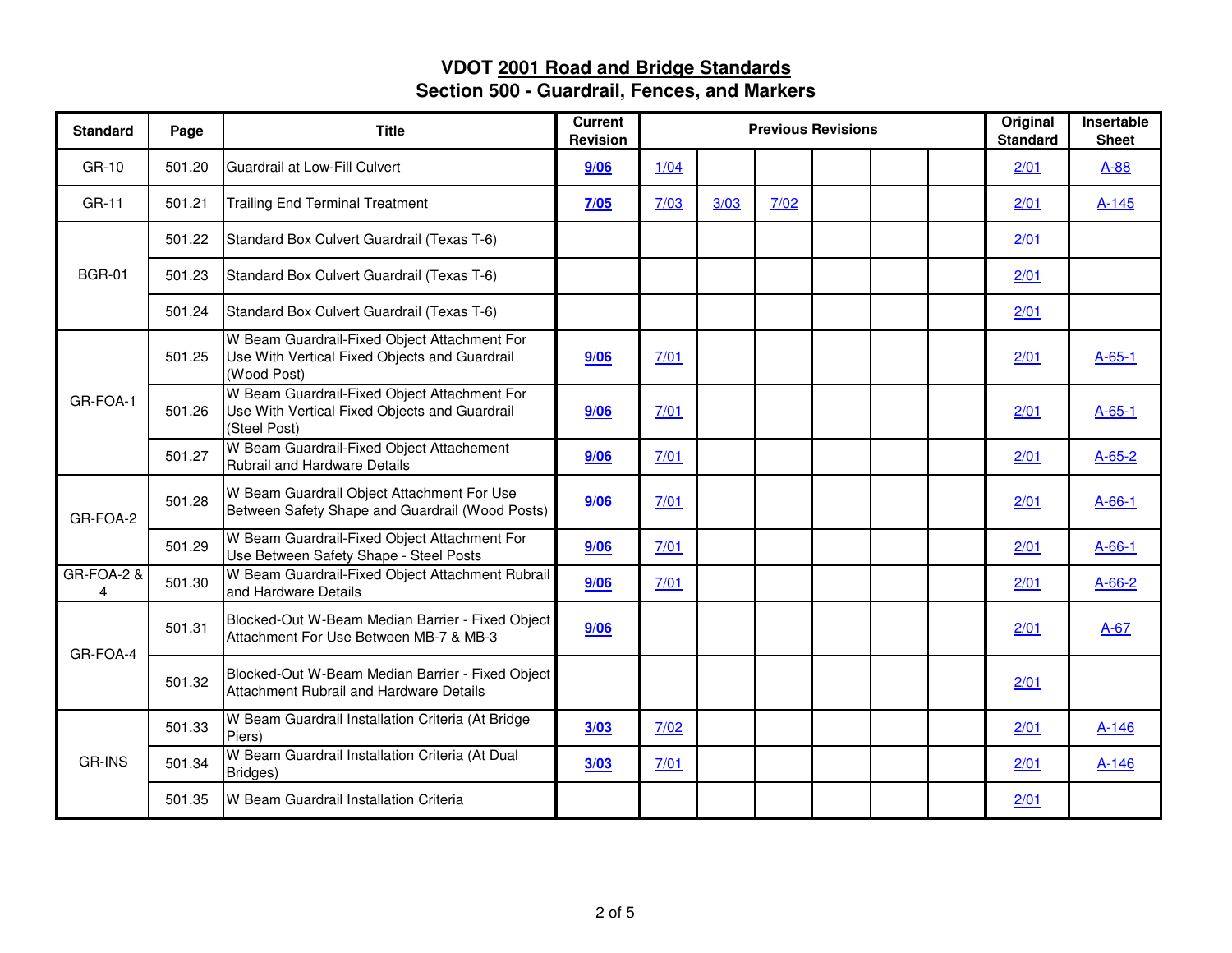| <b>Standard</b>  | Page   | <b>Title</b>                                                                                                          | <b>Current</b><br><b>Revision</b> |        |      | <b>Previous Revisions</b> | Original<br><b>Standard</b> | Insertable<br><b>Sheet</b> |      |                  |
|------------------|--------|-----------------------------------------------------------------------------------------------------------------------|-----------------------------------|--------|------|---------------------------|-----------------------------|----------------------------|------|------------------|
|                  | 501.36 | W Beam Guardrail Installation Criteria                                                                                |                                   |        |      |                           |                             |                            | 2/01 |                  |
| <b>GR-INS</b>    | 501.37 | W Beam Guardrail Installation Criteria                                                                                |                                   |        |      |                           |                             |                            | 2/01 |                  |
|                  | 501.38 | IW Beam Guardrail Installation Criteria                                                                               | 9/06                              | 7/05   | 7/03 |                           |                             |                            | 2/01 | $A-92$           |
|                  | 501.39 | W Beam Guardrail Installation Criteria                                                                                | 9/06                              | $1/04$ | 7/01 |                           |                             |                            | 2/01 | $A-93$           |
|                  | 501.40 | W Beam Guardrail and Median Barrier Installation<br>Criteria                                                          | 9/06                              | 7/01   |      |                           |                             |                            | 2/01 | $A-93$           |
| $MB-3$           | 501.41 | Blocked-Out W Beam Median Barrier                                                                                     | 9/06                              | $1/04$ |      |                           |                             |                            | 2/01 | $A-94$           |
|                  | 501.42 | Standard W Beam Median Barrier (Weak Post<br>System)                                                                  | 7/05                              | 7/03   | 7/01 |                           |                             |                            | 2/01 | $A-95$           |
| $MB-5$           | 501.43 | Standard W Beam Median Barrier (Weak Post<br>System)                                                                  |                                   |        |      |                           |                             |                            | 2/01 |                  |
| MB-7D, 7E,<br>7F | 501.44 | Concrete Median Barrier                                                                                               | 8/07                              | 7/05   | 1/04 |                           |                             |                            | 2/01 | $A-98$           |
| MB-7D PC         | 501.45 | <b>Precast Traffic Barrier Concrete Service</b>                                                                       | 7/05                              | 1/04   |      |                           |                             |                            | 2/01 | $A-103$          |
|                  | 501.46 | <b>Precast Traffic Barrier Concrete Service</b>                                                                       | 7/05                              |        |      |                           |                             |                            | 2/01 | $A-103$          |
| MB-8A            | 501.47 | Concrete Median Barrier with F Shape Type I, II, or<br>Ш                                                              | 1/04                              |        |      |                           |                             |                            | 2/01 | $A-98$           |
|                  | 501.48 | Concrete Median Barrier with F Shape Type I, II, or<br>Ш                                                              |                                   |        |      |                           |                             |                            | 2/01 |                  |
| MB-9A            | 501.49 | Cast in Place Concrete Median Barrier 12 Foot<br><b>Terminal Section</b>                                              |                                   |        |      |                           |                             |                            | 2/01 |                  |
| MB-9A PC         | 501.50 | Precast Concrete Median Barrer 12 Foot Terminal<br>Section                                                            |                                   |        |      |                           |                             |                            | 2/01 |                  |
| <b>MB-10A</b>    | 501.51 | Traffic Barrier Service for Concrete Parapet (Single<br>Face) (For Temporary Installation on Bridge Deck<br>Exterior) | 7/02                              |        |      |                           |                             |                            | 2/01 | <b>ISD-1276A</b> |
|                  | 501.52 | Traffic Barrier Service for Concrete Parapet (Double<br>Face) (For Temporary Installation on Bridge Deck<br>Exterior) | 7/02                              |        |      |                           |                             |                            | 2/01 | <b>ISD-1276A</b> |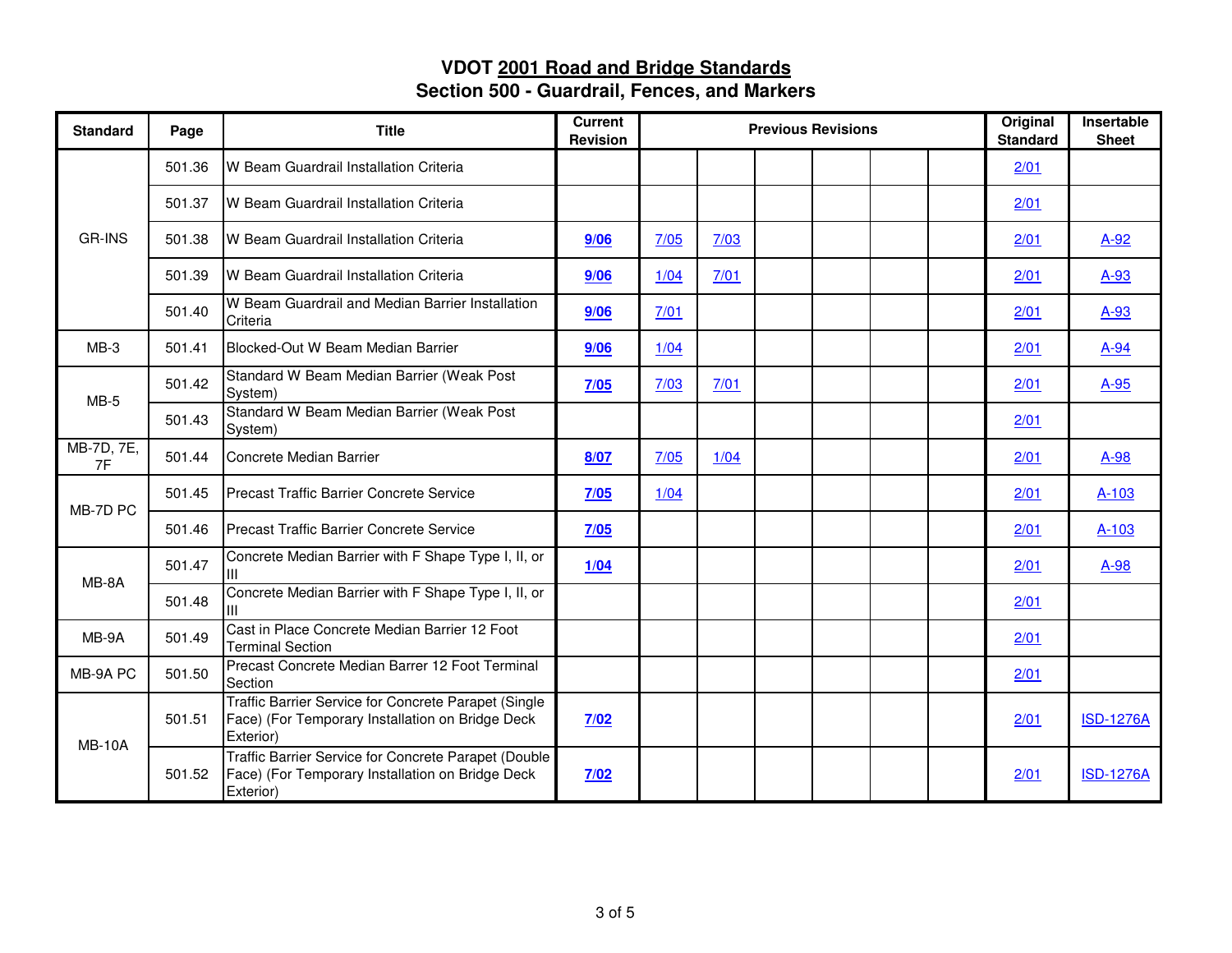| <b>Standard</b> | Page    | <b>Title</b>                                                                                                          | <b>Current</b><br><b>Revision</b> |      | <b>Previous Revisions</b> | Original<br><b>Standard</b> | Insertable<br><b>Sheet</b> |      |                  |
|-----------------|---------|-----------------------------------------------------------------------------------------------------------------------|-----------------------------------|------|---------------------------|-----------------------------|----------------------------|------|------------------|
|                 | 501.53  | Traffic Barrier Service for Concrete Parapet (Double<br>Face) (For Temporary Installation on Bridge Deck<br>Exterior) | 9/06                              |      |                           |                             |                            | 2/01 | <b>ISD-1165A</b> |
| <b>MB-11A</b>   | 501.54  | Traffic Barrier Service for Concrete Parapet (Double<br>Face) (For Temporary Installation on Bridge Deck<br>Exterior) | 9/06                              |      |                           |                             |                            | 2/01 | <b>ISD-1165A</b> |
|                 | 501.54A | Traffic Barrier Service Concrete Parapet (Double<br>Face) (For Temporary Installation on Roadways)                    |                                   |      |                           |                             |                            | 9/06 | <b>ISD-1165B</b> |
| MB-12A, B,      | 501.55  | Concrete Median Barrier (Tall Wall)                                                                                   | 7/04                              |      |                           |                             |                            | 2/01 | $A-96$           |
| C               | 501.56  | Concrete Median Barrier (Tall Wall)                                                                                   | 8/07                              | 1/04 |                           |                             |                            | 2/01 | $A-96$           |
| MB-13           | 501.57  | Concrete Median Barrier Type I, II, or III                                                                            |                                   |      |                           |                             |                            | 2/01 |                  |
|                 | 501.58  | Concrete Median Barrier Type I, II, or III                                                                            | 1/04                              |      |                           |                             |                            | 2/01 | A-104            |
|                 | 501.59  | Precast Concrete Median Barrier Positive<br><b>Connection Options</b>                                                 | 7/05                              |      |                           |                             |                            | 2/01 | A-105-2          |
|                 | 501.60  | Precast Concrete Median Barrier Positive<br><b>Connection Options</b>                                                 | 7/05                              |      |                           |                             |                            | 2/01 | $A-105-1$        |
| <b>MB-INS</b>   | 501.61  | Precast Concrete Median Barrier Positive<br><b>Connection Options</b>                                                 | 7/05                              |      |                           |                             |                            | 2/01 | $A-105-1$        |
|                 | 501.62  | Butting Traffic Barrier Service to Single Face<br><b>Parapet Service</b>                                              | 7/02                              |      |                           |                             |                            | 2/01 | <b>ISD-2063A</b> |
|                 | 501.63  | Butting Traffic Barrier Service to Single Face<br><b>Parapet Service</b>                                              | 7/02                              |      |                           |                             |                            | 2/01 | <b>ISD-2063A</b> |
| FOA-CZ          | 501.64  | W-Beam Guardrail Installation Criteria Fixed Object<br>Attachment Methods For Construction Zones                      |                                   |      |                           |                             |                            | 2/01 |                  |
|                 | 502.01  | <b>Standard Fence General Notes</b>                                                                                   |                                   |      |                           |                             |                            | 2/01 |                  |
| FE-W1, W2       | 502.02  | Standard Fence Woven Wire Fabric                                                                                      | 7/04                              |      |                           |                             |                            | 2/01 | A-160            |
| FE-B            | 502.03  | <b>Standard Fence Barbed Wire</b>                                                                                     | 7/04                              |      |                           |                             |                            | 2/01 | A-160            |
| FE-CL           | 502.04  | Standard Fence Chain Link                                                                                             | 7/04                              | 1/04 | 7/03                      |                             |                            | 2/01 | $A-152$          |